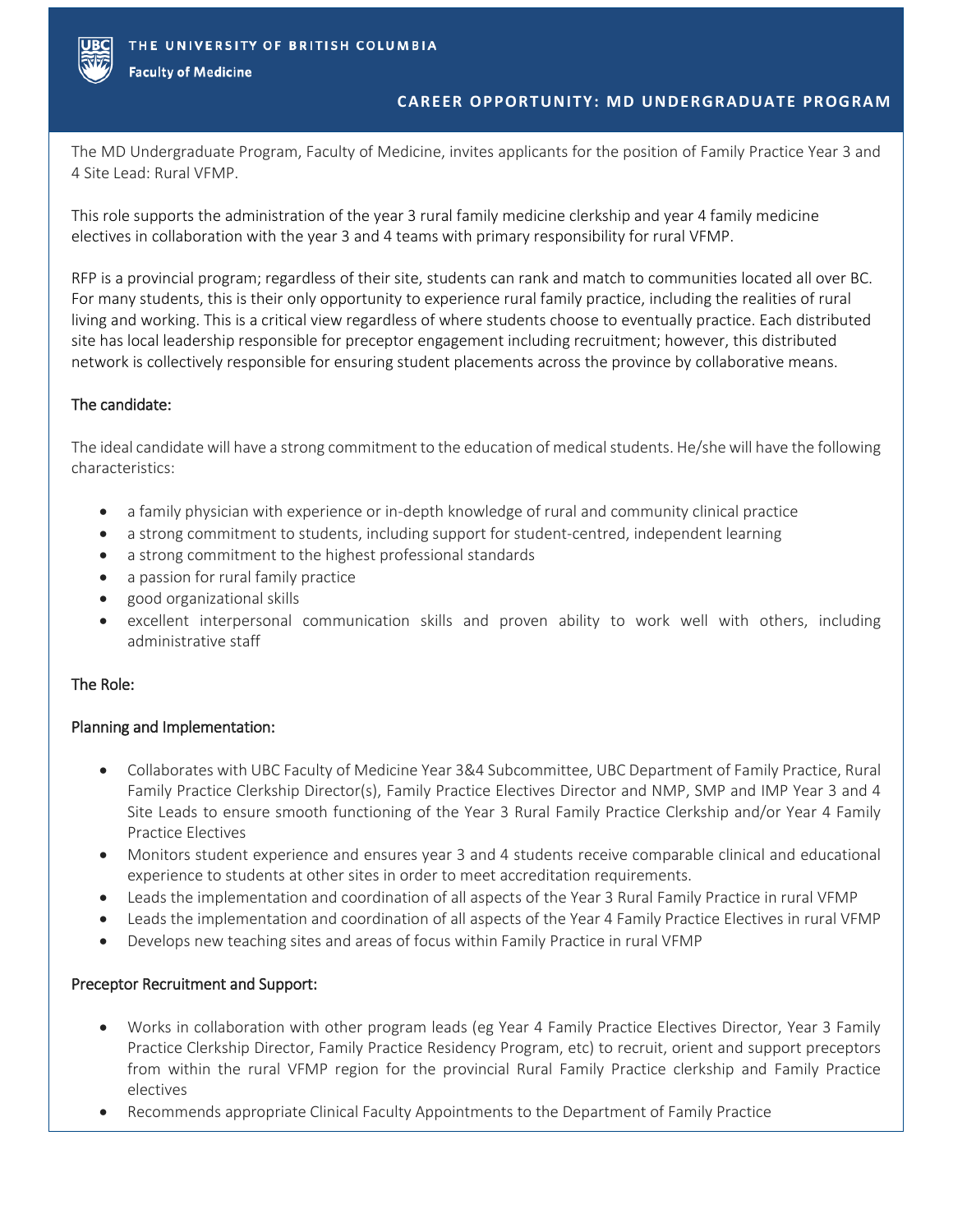- Collaborates with the VFMP Regional Faculty Development Director to offer educational activities to preceptors.
- Ensures year 3 and 4 teachers in rural VFMP receive feedback, rewards and recognition for their teaching.

# Evaluation and Assessment:

- Reviews Year 3 and 4 VFMP student assessments and collaborates with Year 3 Clerkship Director(s), Rural Family Practice Clerkship Director, Year 4 Electives Director and/or Family Practice Electives Director to provide support for students with academic difficulties.
- Provides support and guidance to UBC medical students from any site during the time they are placed in rural VFMP for their Rural Family Practice Clerkship or Family Practice Electives
- Reviews evaluations and feedback of the program and preceptors relevant to VFMP and implements changes as necessary.

## Administrative Tasks:

- Manages placement of year 3 VFMP students with special placement needs in rural VFMP
- Ensures implementation of the Policies and Procedures manual of the UBC MD Undergraduate program as they relate to the Family Practice clerkship and electives
- Collaborates with UBC Family Practice Site Leads and other leaders as appropriate in order to contribute to Year 3/4 Committee, Student Promotions meetings, curriculum development committees and other related course planning meetings.
- Collaborates with UBC Rural Family Practice Clerkship Director and NMP, SMP, IMP site leads and other Family Practice faculty to support academic curriculum (e.g. academic half day and/or student self-study materials)

### Reporting structure

This position reports to the Department Head via the Undergraduate Family Practice Programs Director

### Term:

The term appointment has a time commitment of 0.1 FTE (0.5 days per week), for two years, renewable, subject to a satisfactory performance review annually.

# Application:

Please direct applications to the attention of Maria Hubinette[, maria.hubinette@ubc.ca.](mailto:maria.hubinette@ubc.ca) Applications will be reviewed until filled.

The University of British Columbia is a global centre for research and teaching, consistently ranked among the top 20 public universities in the world. Since 1915, UBC's entrepreneurial spirit has embraced innovation and challenged the status quo. UBC encourages its students, staff and faculty to challenge convention, lead discovery and explore new ways of learning. At UBC, bold thinking is given a place to develop into ideas that can change the world.

# Our Vision: To Transform Health for Everyone.

Ranked among the world's top medical schools with the fifth-largest MD enrollment in North America, the UBC Faculty of Medicine is a leader in both the science and the practice of medicine. Across British Columbia, more than 11,000 faculty and staff are training the next generation of doctors and health care professionals, making remarkable discoveries, and helping to create the pathways to better health for our communities at home and around the world.

The Faculty - comprised of approximately 2,200 administrative support, technical/research and management and professional staff, as well approximately 650 full-time academic and over 9,000 clinical faculty members - is composed